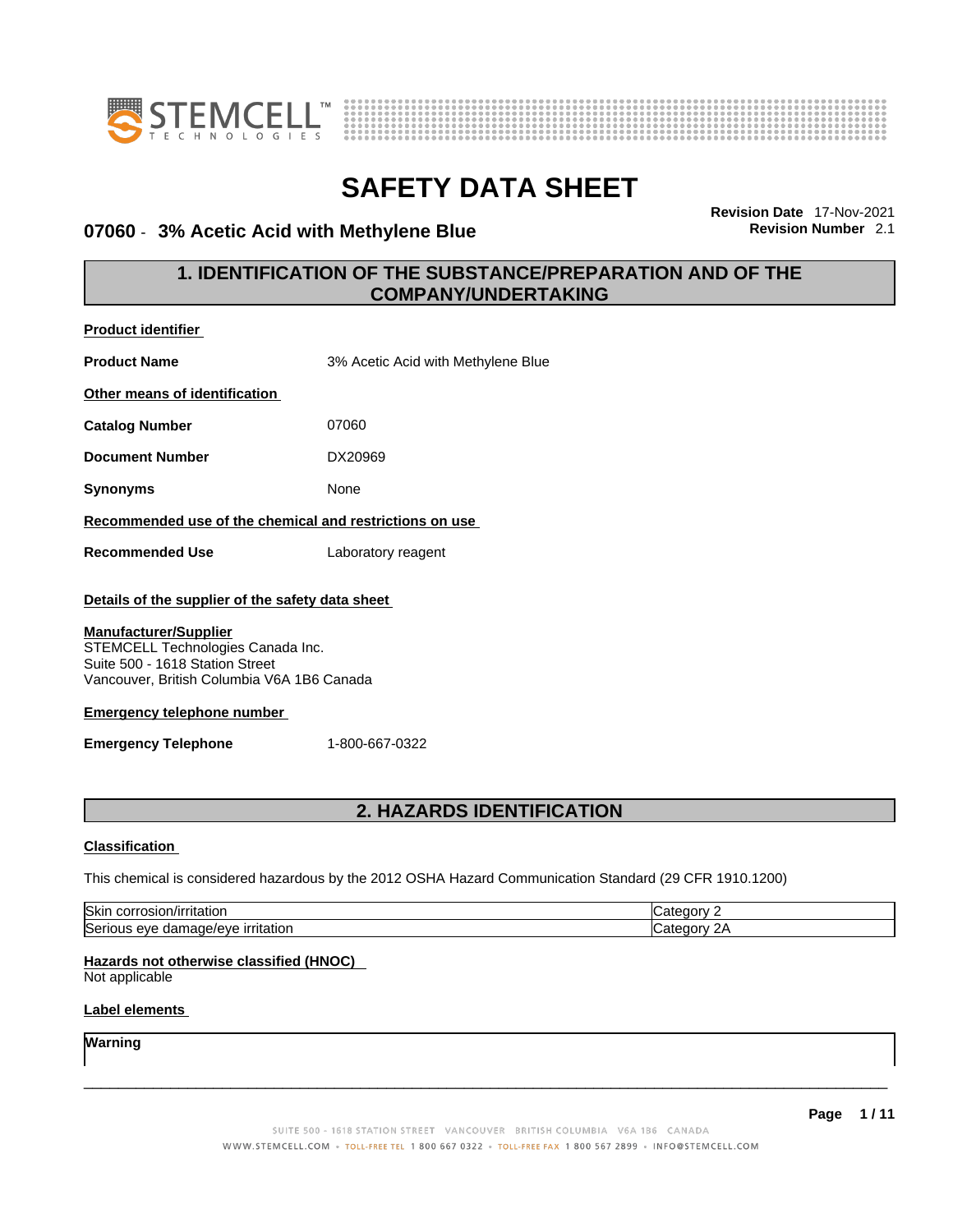



\_\_\_\_\_\_\_\_\_\_\_\_\_\_\_\_\_\_\_\_\_\_\_\_\_\_\_\_\_\_\_\_\_\_\_\_\_\_\_\_\_\_\_\_\_\_\_\_\_\_\_\_\_\_\_\_\_\_\_\_\_\_\_\_\_\_\_\_\_\_\_\_\_\_\_\_\_\_\_\_\_\_\_\_\_\_\_\_\_\_\_\_\_ **Revision Date** 17-Nov-2021 **07060** - **3% Acetic Acid with Methylene Blue Revision Number** 2.1

**Hazard statements**  Causes skin irritation Causes serious eye irritation **Appearance** Clear **Physical state** Liquid **Odor No data available Appearance** Clear

#### **Precautionary Statements - Prevention**

Wash face, hands and any exposed skin thoroughly after handling Wear protective gloves/eye protection/face protection

IF IN EYES: Rinse cautiously with water for several minutes. Remove contact lenses, if present and easy to do. Continue rinsing If eye irritation persists: Get medical advice/attention IF ON SKIN: Wash with plenty of water and soap If skin irritation occurs: Get medical advice/attention

Take off contaminated clothing and wash it before reuse

### **Other Information**

Not applicable

**Unknown acute toxicity** 8.41E-06 % of the mixture consists of ingredient(s) of unknown toxicity

8.41E-06 % of the mixture consists of ingredient(s) of unknown acute oral toxicity

8.41E-06 % of the mixture consists of ingredient(s) of unknown acute dermal toxicity

8.41E-06 % of the mixture consists of ingredient(s) of unknown acute inhalation toxicity (gas)

8.41E-06 % of the mixture consists of ingredient(s) of unknown acute inhalation toxicity (vapor)

8.41E-06 % of the mixture consists of ingredient(s) of unknown acute inhalation toxicity (dust/mist)

### **3. COMPOSITION/INFORMATION ON INGREDIENTS**

#### **Substance**

Not applicable.

### **Mixture**

| $n \wedge r$<br>nical name | CAS No.              | Weight-%<br>- 70 |
|----------------------------|----------------------|------------------|
| Acetic acid                | $-10 -$<br>64<br>. . |                  |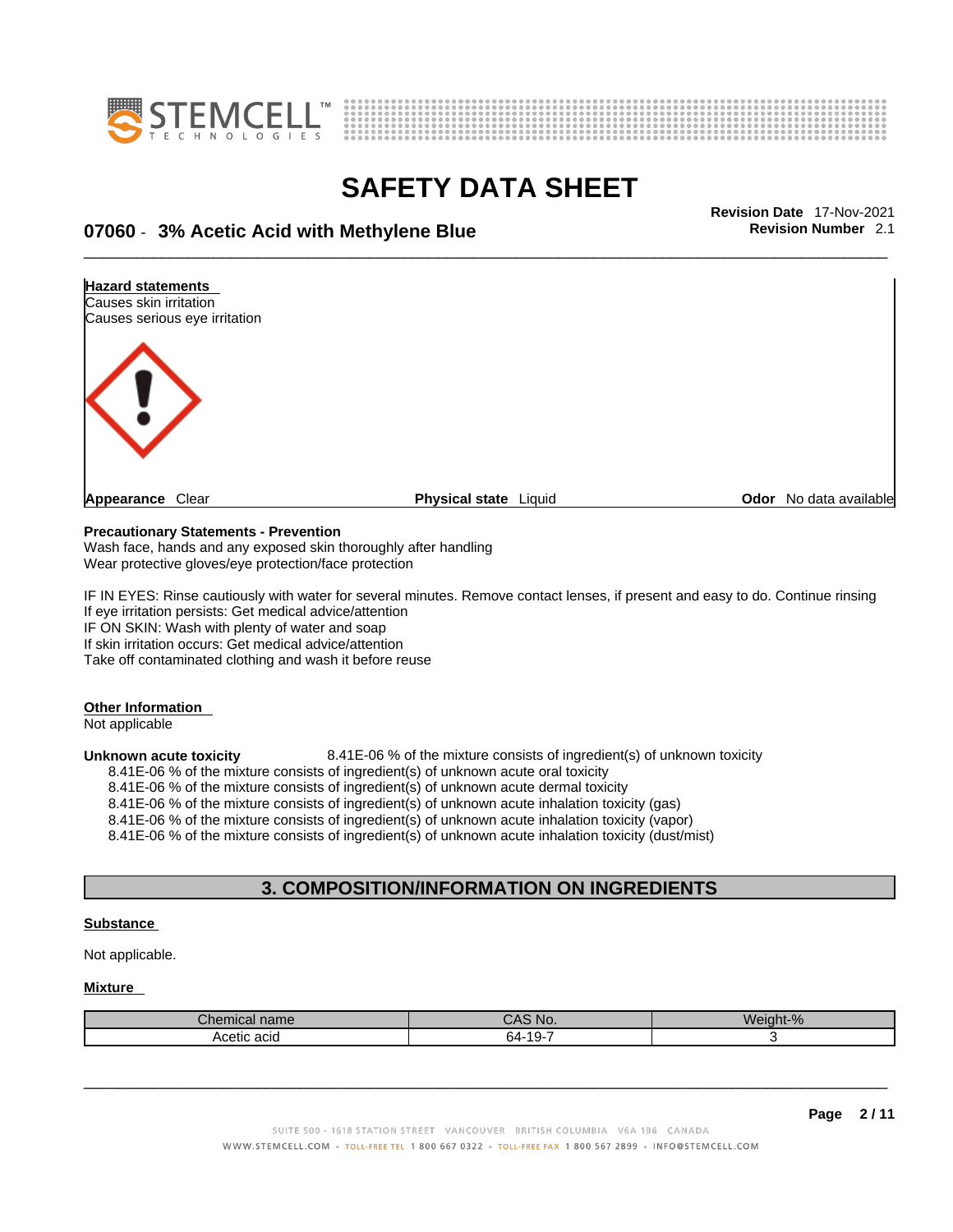



# \_\_\_\_\_\_\_\_\_\_\_\_\_\_\_\_\_\_\_\_\_\_\_\_\_\_\_\_\_\_\_\_\_\_\_\_\_\_\_\_\_\_\_\_\_\_\_\_\_\_\_\_\_\_\_\_\_\_\_\_\_\_\_\_\_\_\_\_\_\_\_\_\_\_\_\_\_\_\_\_\_\_\_\_\_\_\_\_\_\_\_\_\_ **Revision Date** 17-Nov-2021 **07060** - **3% Acetic Acid with Methylene Blue Revision Number** 2.1

\*The exact percentage (concentration) of composition has been withheld as a trade secret.

# **4. FIRST AID MEASURES**

### **Description of first aid measures**

| <b>General advice</b>                                       | Show this safety data sheet to the doctor in attendance.                                                                                                                                                                                                                                     |
|-------------------------------------------------------------|----------------------------------------------------------------------------------------------------------------------------------------------------------------------------------------------------------------------------------------------------------------------------------------------|
| <b>Inhalation</b>                                           | Get medical attention immediately if symptoms occur. Remove to fresh air.                                                                                                                                                                                                                    |
| Eye contact                                                 | Rinse immediately with plenty of water, also under the eyelids, for at least 15 minutes.<br>Remove contact lenses, if present and easy to do. Continue rinsing. Keep eye wide open<br>while rinsing. Do not rub affected area. Get medical attention if irritation develops and<br>persists. |
| <b>Skin contact</b>                                         | Wash off immediately with soap and plenty of water for at least 15 minutes. Get medical<br>attention if irritation develops and persists.                                                                                                                                                    |
| Ingestion                                                   | Clean mouth with water and drink afterwards plenty of water. Never give anything by mouth<br>to an unconscious person. Do NOT induce vomiting. Call a physician.                                                                                                                             |
| Self-protection of the first aider                          | Avoid contact with skin, eyes or clothing. Wear personal protective clothing (see section 8).                                                                                                                                                                                                |
| Most important symptoms and effects, both acute and delayed |                                                                                                                                                                                                                                                                                              |
| <b>Symptoms</b>                                             | Burning sensation.                                                                                                                                                                                                                                                                           |
|                                                             | Indication of any immediate medical attention and special treatment needed                                                                                                                                                                                                                   |
| Note to physicians                                          | Treat symptomatically.                                                                                                                                                                                                                                                                       |
|                                                             |                                                                                                                                                                                                                                                                                              |

# **5. FIRE-FIGHTING MEASURES**

| <b>Suitable Extinguishing Media</b>                                                                              | Use extinguishing measures that are appropriate to local circumstances and the<br>surrounding environment. |
|------------------------------------------------------------------------------------------------------------------|------------------------------------------------------------------------------------------------------------|
| Unsuitable extinguishing media                                                                                   | CAUTION: Use of water spray when fighting fire may be inefficient.                                         |
| Specific hazards arising from the<br>chemical                                                                    | No information available.                                                                                  |
| <b>Explosion data</b><br><b>Sensitivity to Mechanical Impact None.</b><br><b>Sensitivity to Static Discharge</b> | None.                                                                                                      |

SUITE 500 - 1618 STATION STREET VANCOUVER BRITISH COLUMBIA V6A 1B6 CANADA WWW.STEMCELL.COM · TOLL-FREE TEL 1 800 667 0322 · TOLL-FREE FAX 1 800 567 2899 · INFO@STEMCELL.COM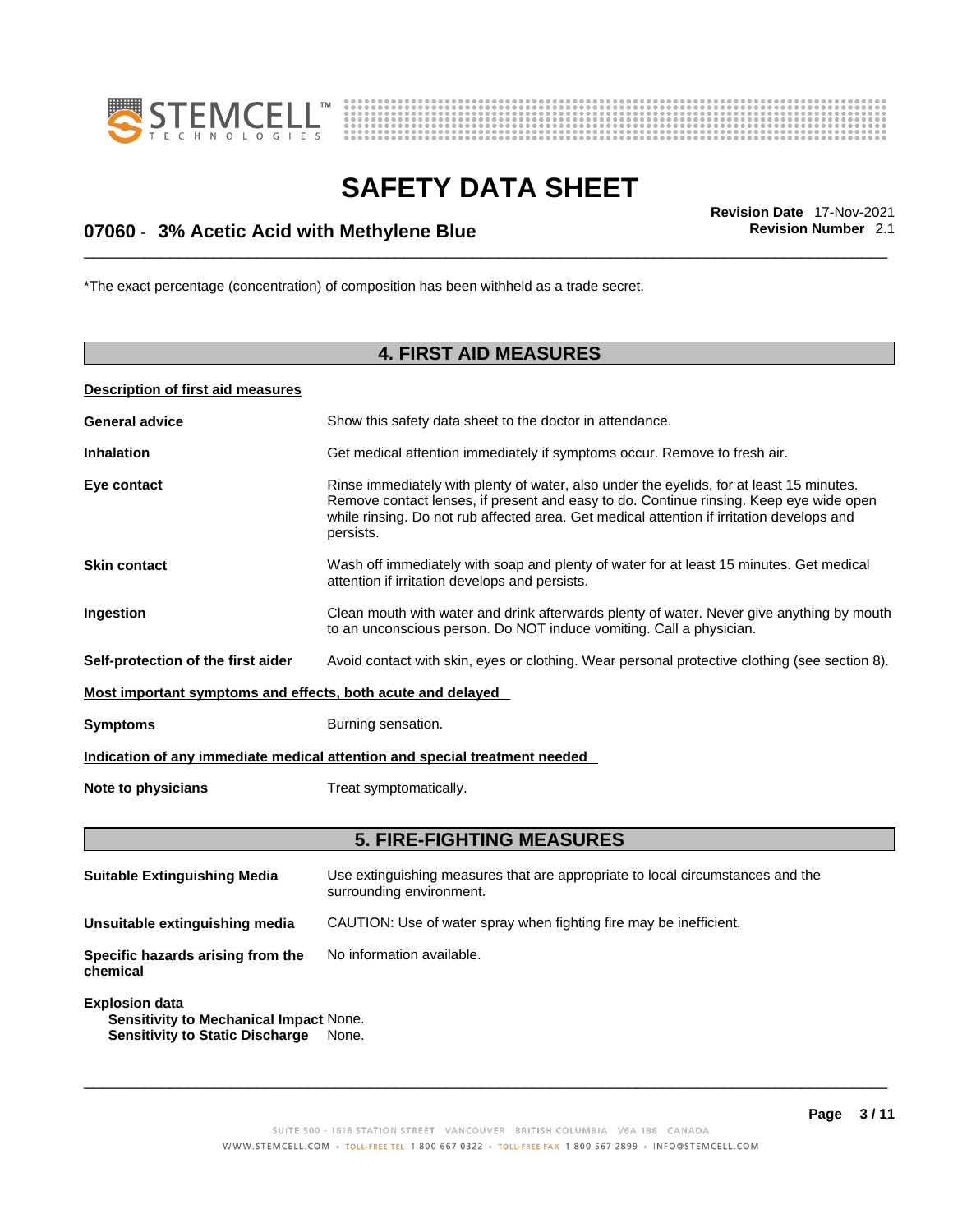



# \_\_\_\_\_\_\_\_\_\_\_\_\_\_\_\_\_\_\_\_\_\_\_\_\_\_\_\_\_\_\_\_\_\_\_\_\_\_\_\_\_\_\_\_\_\_\_\_\_\_\_\_\_\_\_\_\_\_\_\_\_\_\_\_\_\_\_\_\_\_\_\_\_\_\_\_\_\_\_\_\_\_\_\_\_\_\_\_\_\_\_\_\_ **Revision Date** 17-Nov-2021 **07060** - **3% Acetic Acid with Methylene Blue Revision Number** 2.1

### **Special protective equipment for fire-fighters** Firefighters should wear self-contained breathing apparatus and full firefighting turnout gear. Use personal protection equipment. **6. ACCIDENTAL RELEASE MEASURES Personal precautions, protective equipment and emergency procedures Personal precautions** Ensure adequate ventilation. Avoid contact with skin, eyes or clothing. Use personal

protective equipment as required. **Other Information** Refer to protective measures listed in Sections 7 and 8. **Environmental precautions Environmental precautions** Prevent further leakage or spillage if safe to do so. **Methods and material for containment and cleaning up Methods for containment** Prevent further leakage or spillage if safe to do so. **Methods for cleaning up** Pick up and transfer to properly labeled containers. **Prevention of secondary hazards** Clean contaminated objects and areas thoroughly observing environmental regulations.

### **7. HANDLING AND STORAGE**

### **Precautions for safe handling**

**Advice on safe handling** Take off contaminated clothing and wash before reuse. Handle in accordance with good industrial hygiene and safety practice. Avoid contact with skin, eyes or clothing. Do not eat, drink or smoke when using this product.

### **Conditions for safe storage, including any incompatibilities**

**Storage Conditions** Store in accordance with information listed on the Product Information Sheet (PIS).

# **8. EXPOSURE CONTROLS/PERSONAL PROTECTION**

### **Control parameters**

### **Exposure Limits**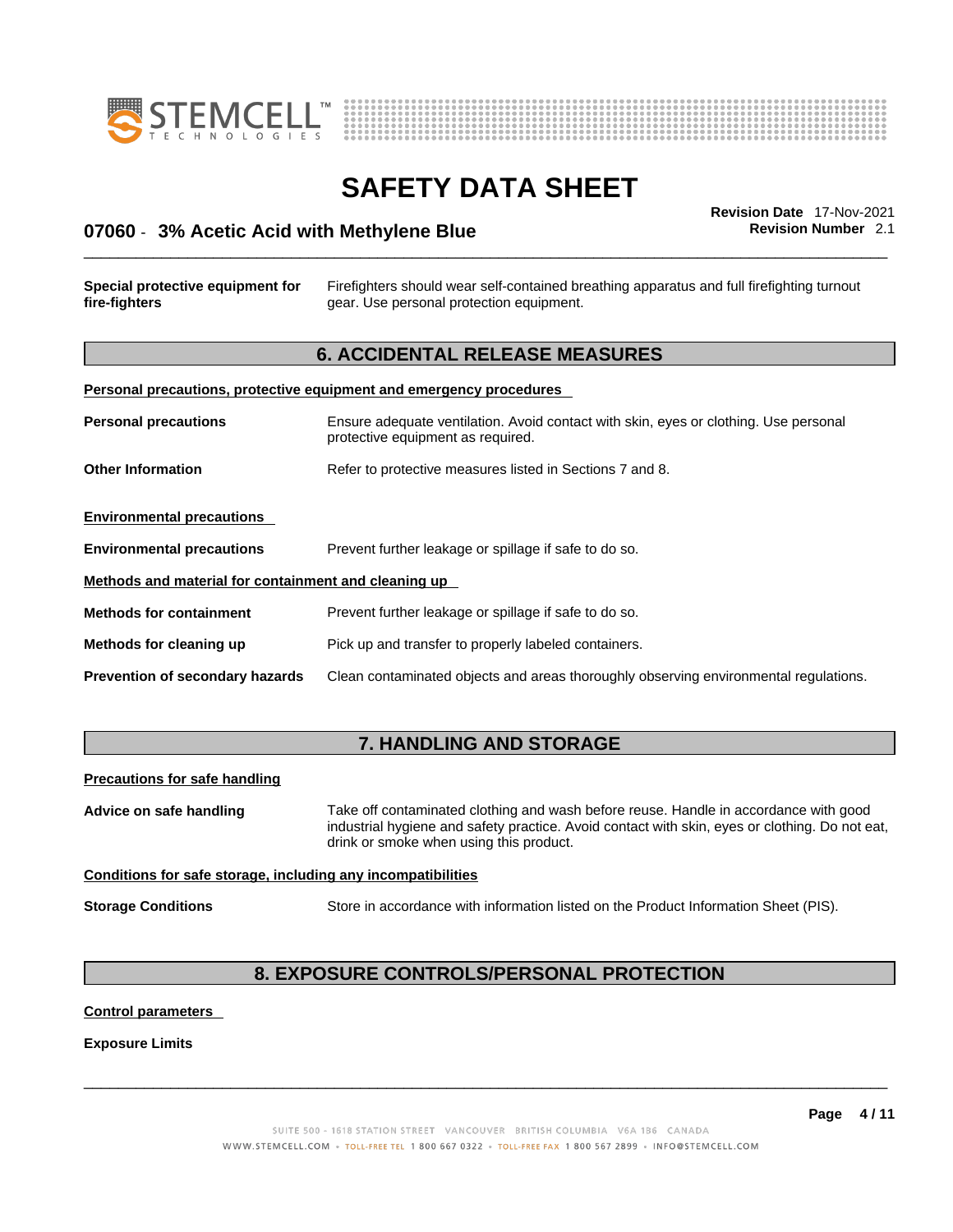



# \_\_\_\_\_\_\_\_\_\_\_\_\_\_\_\_\_\_\_\_\_\_\_\_\_\_\_\_\_\_\_\_\_\_\_\_\_\_\_\_\_\_\_\_\_\_\_\_\_\_\_\_\_\_\_\_\_\_\_\_\_\_\_\_\_\_\_\_\_\_\_\_\_\_\_\_\_\_\_\_\_\_\_\_\_\_\_\_\_\_\_\_\_ **Revision Date** 17-Nov-2021 **07060** - **3% Acetic Acid with Methylene Blue Revision Number** 2.1

| Chemical name                                                         | <b>ACGIHTLV</b>                                  | <b>OSHA PEL</b>                                                                             | NIOSH IDLH                 |  |
|-----------------------------------------------------------------------|--------------------------------------------------|---------------------------------------------------------------------------------------------|----------------------------|--|
| Acetic acid                                                           | STEL: 15 ppm                                     | TWA: 10 ppm                                                                                 | IDLH: 50 ppm               |  |
| 64-19-7                                                               | TWA: 10 ppm                                      | TWA: $25 \text{ mg/m}^3$                                                                    | TWA: 10 ppm                |  |
|                                                                       |                                                  | (vacated) TWA: 10 ppm                                                                       | TWA: $25 \text{ mg/m}^3$   |  |
|                                                                       |                                                  | (vacated) TWA: $25 \text{ mg/m}^3$                                                          | STEL: 15 ppm               |  |
|                                                                       |                                                  |                                                                                             | STEL: 37 mg/m <sup>3</sup> |  |
| <b>Appropriate engineering controls</b>                               |                                                  |                                                                                             |                            |  |
|                                                                       |                                                  |                                                                                             |                            |  |
| <b>Engineering controls</b>                                           | <b>Showers</b>                                   |                                                                                             |                            |  |
|                                                                       | Eyewash stations                                 |                                                                                             |                            |  |
|                                                                       | Ventilation systems.                             |                                                                                             |                            |  |
|                                                                       |                                                  |                                                                                             |                            |  |
| Individual protection measures, such as personal protective equipment |                                                  |                                                                                             |                            |  |
|                                                                       |                                                  |                                                                                             |                            |  |
| Eye/face protection                                                   |                                                  | If splashes are likely to occur, wear safety glasses with side-shields.                     |                            |  |
| <b>Hand protection</b>                                                | Impervious gloves. Wear suitable gloves.         |                                                                                             |                            |  |
|                                                                       |                                                  |                                                                                             |                            |  |
|                                                                       |                                                  |                                                                                             |                            |  |
| Skin and body protection                                              |                                                  | Long sleeved clothing. Wear suitable protective clothing.                                   |                            |  |
| <b>Respiratory protection</b>                                         |                                                  | No protective equipment is needed under normal use conditions. If exposure limits are       |                            |  |
|                                                                       |                                                  | exceeded or irritation is experienced, ventilation and evacuation may be required.          |                            |  |
|                                                                       |                                                  |                                                                                             |                            |  |
|                                                                       |                                                  |                                                                                             |                            |  |
| General hygiene considerations                                        |                                                  | Avoid contact with skin, eyes or clothing. Wear suitable gloves and eye/face protection. Do |                            |  |
|                                                                       | not eat, drink or smoke when using this product. |                                                                                             |                            |  |
|                                                                       |                                                  |                                                                                             |                            |  |

# **9. PHYSICAL AND CHEMICAL PROPERTIES**

#### **Information on basic physical and chemical properties Physical state**

| No data available |
|-------------------|
| No data available |
|                   |

### **Property**<br> **Property**<br> **PH**<br> **Remarks** • **Method**<br> **Remarks** • **Method**<br> **Remarks** • **Method**<br> **Remarks** • **Method Melting point / freezing point Boiling point / boiling range Modata available None Known None known Flash point No data available Note Allows None known Evaporation rate No data available None known Flammability (solid, gas)** No data available None known<br> **Flammability Limit in Air** None Known **Flammability Limit in Air**

**Pho data available None known**<br> **pHo data available None known**<br>
None known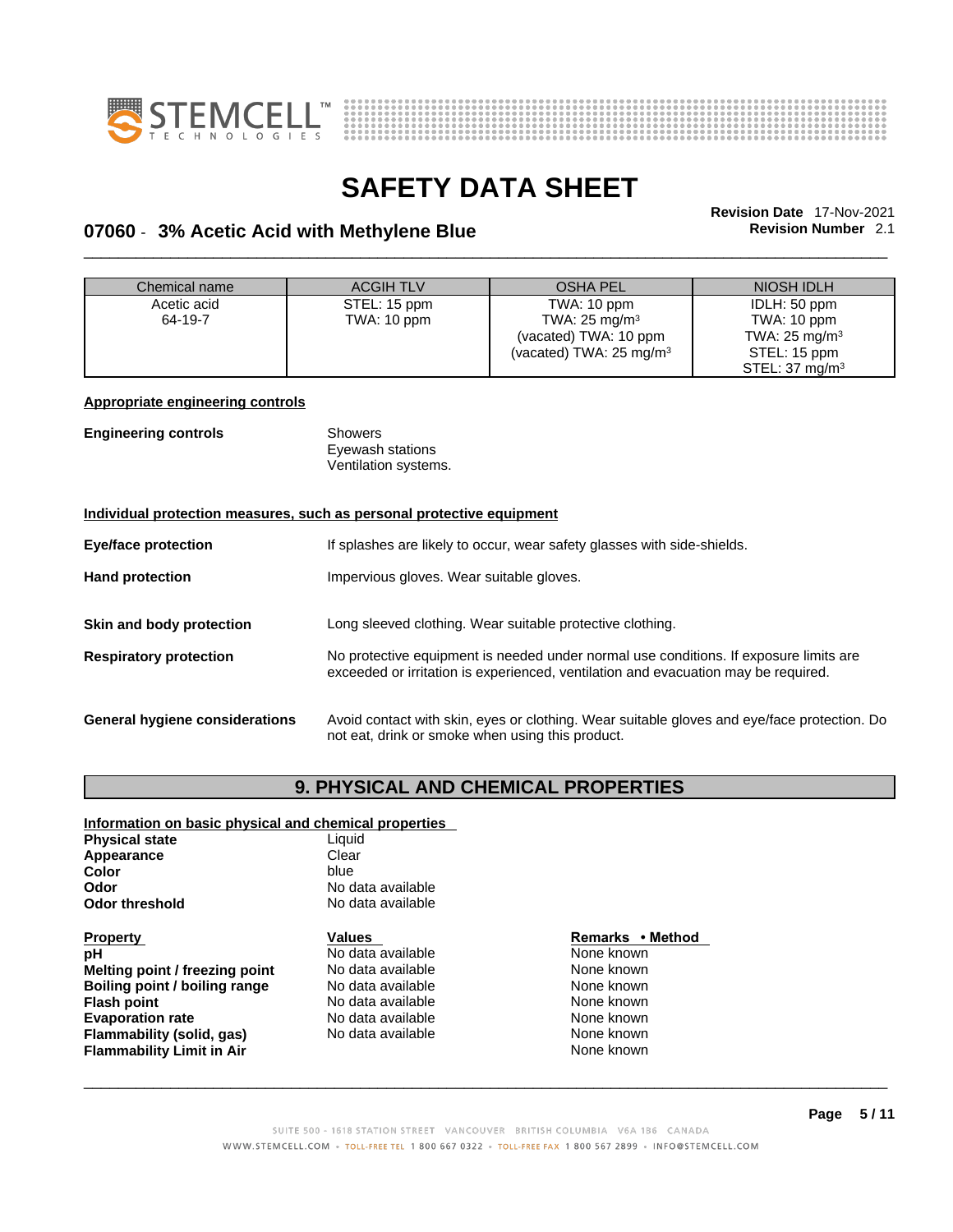



# \_\_\_\_\_\_\_\_\_\_\_\_\_\_\_\_\_\_\_\_\_\_\_\_\_\_\_\_\_\_\_\_\_\_\_\_\_\_\_\_\_\_\_\_\_\_\_\_\_\_\_\_\_\_\_\_\_\_\_\_\_\_\_\_\_\_\_\_\_\_\_\_\_\_\_\_\_\_\_\_\_\_\_\_\_\_\_\_\_\_\_\_\_ **Revision Date** 17-Nov-2021 **07060** - **3% Acetic Acid with Methylene Blue Revision Number** 2.1

**Explosive properties**<br> **Oxidizing properties**<br> **Oxidizing properties**<br> **No information available Oxidizing properties Upper flammability limit:** No data available **Lower flammability limit:** No data available **Vapor pressure** The Society No data available and the None known<br> **Vapor density** No data available None known **Vapor density** No data available None known **Relative density No data available None known**<br> **Water solubility No data available None known**<br>
No data available **Water solubility <br>
<b>Water solubility nother solvents** No data available **None known**<br>
None known **Solubility in other solvents Partition coefficient No data available None known Autoignition temperature** No data available None known **Decomposition temperature** No data available None known **Kinematic viscosity**<br> **Community** No data available None known<br>
None known
No data available None known
None known **Dynamic viscosity No data available None known** 

**Other Information** 

**Softening point** No information available **Molecular weight Molecular is a molecular weight Molecular formula Molecular formula Molecular formula Molecular formula Molecular formula Molecular formula Molecular formula Molecular formula Molecula Molecular formula** No information available<br> **VOC Content (%)** No information available **VOC Content (%)**<br>
Liquid Density<br>
No information available **No information available Bulk density No information available** 

### **10. STABILITY AND REACTIVITY**

| <b>Reactivity</b>                  | No information available.                                 |
|------------------------------------|-----------------------------------------------------------|
| <b>Chemical stability</b>          | Stable under recommended transport or storage conditions. |
| Possibility of hazardous reactions | None under normal processing.                             |
| <b>Conditions to avoid</b>         | None known based on information supplied.                 |
| Incompatible materials             | Strong acids. Strong oxidizing agents.                    |

**Hazardous decomposition products** None known based on information supplied.

### **11. TOXICOLOGICAL INFORMATION**

### **Information on likely routes of exposure**

### **Product Information**

| <b>Inhalation</b> | Specific test data for the substance or mixture is not available. May cause irritation of<br>respiratory tract. |
|-------------------|-----------------------------------------------------------------------------------------------------------------|
| Eye contact       | Irritating to eyes. Specific test data for the substance or mixture is not available. Causes                    |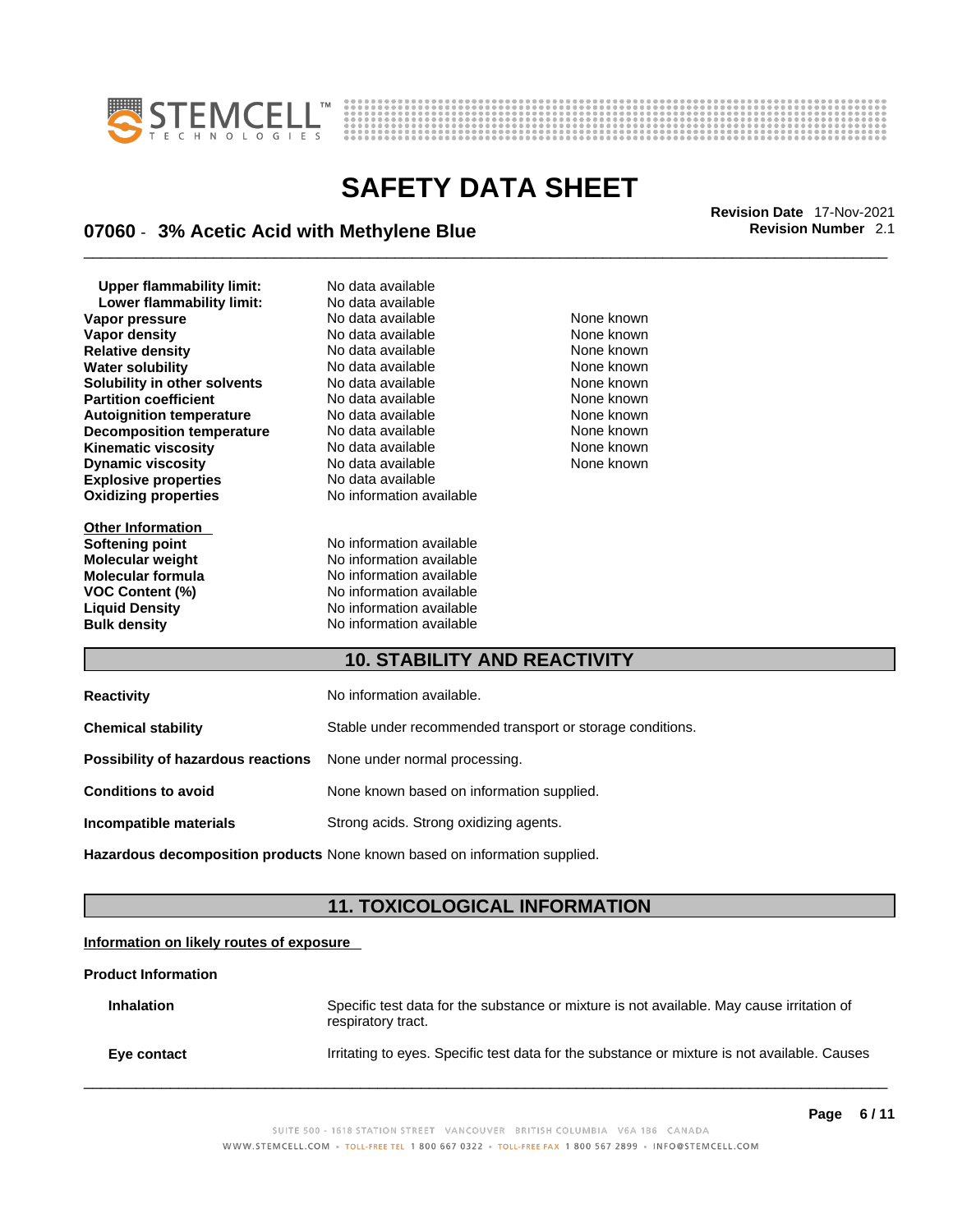



**Revision Number 2.1** 

|                                            | <b>Revision Date 17-Nov-2021</b> |
|--------------------------------------------|----------------------------------|
| 07060 - 3% Acetic Acid with Methylene Blue | <b>Revision Number</b> 2.1       |
|                                            |                                  |

|                                                                                                                                                        | serious eye irritation. (based on components).                                                                                                                             |                                                                                                                                                                                                                                                                                                            |                                            |  |
|--------------------------------------------------------------------------------------------------------------------------------------------------------|----------------------------------------------------------------------------------------------------------------------------------------------------------------------------|------------------------------------------------------------------------------------------------------------------------------------------------------------------------------------------------------------------------------------------------------------------------------------------------------------|--------------------------------------------|--|
| <b>Skin contact</b>                                                                                                                                    | mixture is not available.                                                                                                                                                  | Causes skin irritation. (based on components). Specific test data for the substance or                                                                                                                                                                                                                     |                                            |  |
| Ingestion                                                                                                                                              |                                                                                                                                                                            | Specific test data for the substance or mixture is not available. Ingestion may cause<br>gastrointestinal irritation, nausea, vomiting and diarrhea.                                                                                                                                                       |                                            |  |
| Symptoms related to the physical, chemical and toxicological characteristics                                                                           |                                                                                                                                                                            |                                                                                                                                                                                                                                                                                                            |                                            |  |
| <b>Symptoms</b>                                                                                                                                        |                                                                                                                                                                            | Redness. May cause redness and tearing of the eyes.                                                                                                                                                                                                                                                        |                                            |  |
| <b>Numerical measures of toxicity</b>                                                                                                                  |                                                                                                                                                                            |                                                                                                                                                                                                                                                                                                            |                                            |  |
| <b>Acute toxicity</b>                                                                                                                                  |                                                                                                                                                                            |                                                                                                                                                                                                                                                                                                            |                                            |  |
| The following values are calculated based on chapter 3.1 of the GHS document<br><b>ATEmix (dermal)</b><br><b>ATEmix (inhalation-dust/mist)</b>         | 35,411.10 mg/kg<br>380.80 mg/l                                                                                                                                             |                                                                                                                                                                                                                                                                                                            |                                            |  |
|                                                                                                                                                        |                                                                                                                                                                            | 8.41E-06 % of the mixture consists of ingredient(s) of unknown toxicity                                                                                                                                                                                                                                    |                                            |  |
|                                                                                                                                                        | 8.41E-06 % of the mixture consists of ingredient(s) of unknown acute oral toxicity<br>8.41E-06 % of the mixture consists of ingredient(s) of unknown acute dermal toxicity | 8.41E-06 % of the mixture consists of ingredient(s) of unknown acute inhalation toxicity (gas)<br>8.41E-06 % of the mixture consists of ingredient(s) of unknown acute inhalation toxicity (vapor)<br>8.41E-06 % of the mixture consists of ingredient(s) of unknown acute inhalation toxicity (dust/mist) |                                            |  |
|                                                                                                                                                        |                                                                                                                                                                            |                                                                                                                                                                                                                                                                                                            |                                            |  |
| Chemical name<br>Acetic acid<br>64-19-7                                                                                                                | Oral LD50<br>$= 3310$ mg/kg (Rat)                                                                                                                                          | Dermal LD50<br>$= 1060$ mg/kg (Rabbit)                                                                                                                                                                                                                                                                     | Inhalation LC50<br>$= 11.4$ mg/L (Rat) 4 h |  |
|                                                                                                                                                        |                                                                                                                                                                            | Delayed and immediate effects as well as chronic effects from short and long-term exposure                                                                                                                                                                                                                 |                                            |  |
| Unknown acute toxicity<br><b>Product Information</b><br><b>Component Information</b><br><b>Skin corrosion/irritation</b><br><b>Product Information</b> |                                                                                                                                                                            | Classification based on data available for ingredients. Irritating to skin.                                                                                                                                                                                                                                |                                            |  |
|                                                                                                                                                        |                                                                                                                                                                            | Classification based on data available for ingredients. Irritating to eyes.                                                                                                                                                                                                                                |                                            |  |
| Serious eye damage/eye irritation<br><b>Product Information</b><br>Respiratory or skin sensitization<br><b>Product Information</b>                     | No information available.                                                                                                                                                  |                                                                                                                                                                                                                                                                                                            |                                            |  |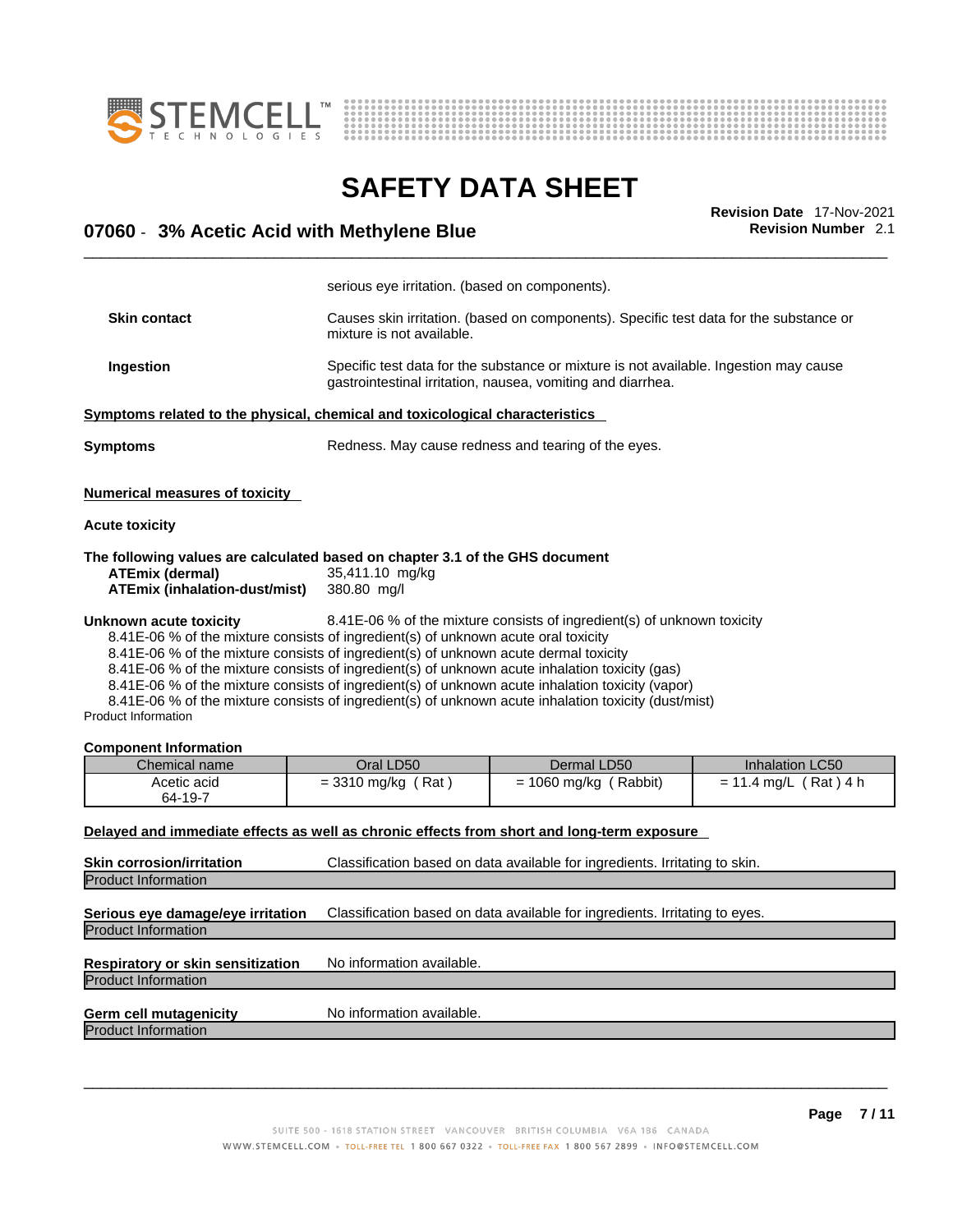



# \_\_\_\_\_\_\_\_\_\_\_\_\_\_\_\_\_\_\_\_\_\_\_\_\_\_\_\_\_\_\_\_\_\_\_\_\_\_\_\_\_\_\_\_\_\_\_\_\_\_\_\_\_\_\_\_\_\_\_\_\_\_\_\_\_\_\_\_\_\_\_\_\_\_\_\_\_\_\_\_\_\_\_\_\_\_\_\_\_\_\_\_\_ **Revision Date** 17-Nov-2021 **07060** - **3% Acetic Acid with Methylene Blue Revision Number** 2.1

| Carcinogenicity                 | No information available.                               |
|---------------------------------|---------------------------------------------------------|
| <b>Reproductive toxicity</b>    | No information available.<br><b>Product Information</b> |
|                                 |                                                         |
| <b>STOT - single exposure</b>   | No information available.                               |
|                                 | <b>Product Information</b>                              |
| <b>STOT - repeated exposure</b> | No information available.                               |
|                                 | <b>Product Information</b>                              |
| <b>Target organ effects</b>     | Respiratory system, Eyes, Skin, Teeth.                  |
| <b>Aspiration hazard</b>        | No information available.                               |

# **12. ECOLOGICAL INFORMATION**

**Ecotoxicity** 

|               |                      | Product Information    |                |                        |
|---------------|----------------------|------------------------|----------------|------------------------|
| Chemical name | Algae/aquatic plants | Fish                   | Toxicity to    | Crustacea              |
|               |                      |                        | microorganisms |                        |
| Acetic acid   |                      | LC50: =79mg/L (96h,    |                | $EC50: = 65mg/L (48h,$ |
| 64-19-7       |                      | Pimephales promelas)   |                | Daphnia magna) EC50:   |
|               |                      | $LC50: = 75mg/L$ (96h, |                | =47mg/L (24h, Daphnia  |
|               |                      | Lepomis macrochirus)   |                | magna)                 |

**Persistence and degradability** No information available.

**Bioaccumulation** There is no data for this product.

**Component Information**

| $\sim$<br>Chemical name | <b>Partition coefficient</b> |
|-------------------------|------------------------------|
| Acetic acid             | 04 ن<br>-u.s.                |
| 64-19-7                 |                              |

**Other adverse effects** No information available.

## **13. DISPOSAL CONSIDERATIONS**

### **Waste treatment methods**

**Waste from residues/unused products** 

Dispose of in accordance with local regulations. Dispose of waste in accordance with environmental legislation.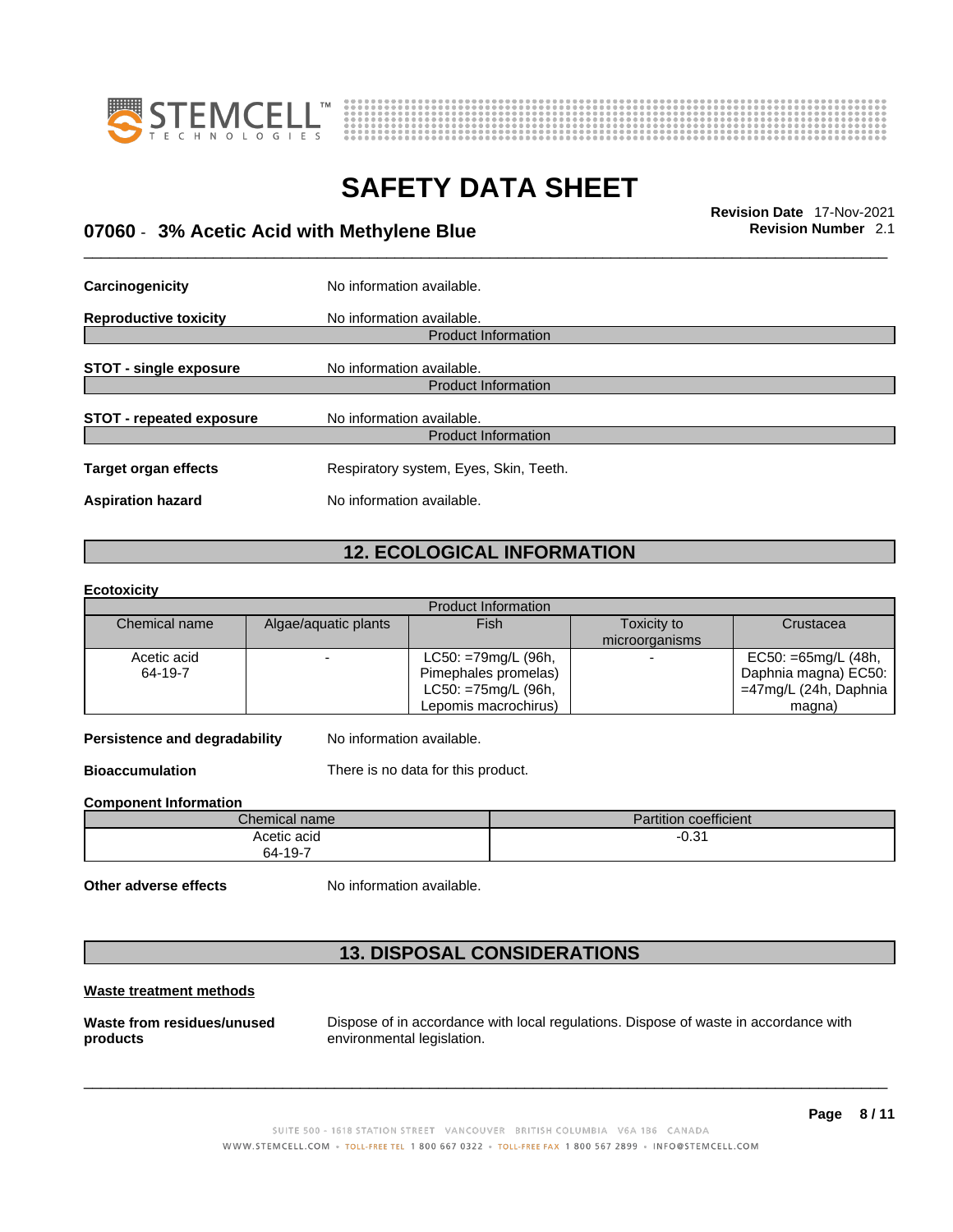



# \_\_\_\_\_\_\_\_\_\_\_\_\_\_\_\_\_\_\_\_\_\_\_\_\_\_\_\_\_\_\_\_\_\_\_\_\_\_\_\_\_\_\_\_\_\_\_\_\_\_\_\_\_\_\_\_\_\_\_\_\_\_\_\_\_\_\_\_\_\_\_\_\_\_\_\_\_\_\_\_\_\_\_\_\_\_\_\_\_\_\_\_\_ **Revision Date** 17-Nov-2021 **07060** - **3% Acetic Acid with Methylene Blue Revision Number** 2.1

**Contaminated packaging** Do not reuse empty containers.

**California Hazardous Waste Status** This product contains one ormore substances that are listed with the State of California as a hazardous waste.

| Chemical name | California Hazardous Waste Status |
|---------------|-----------------------------------|
| Acetic acid   | Toxic                             |
| 64-19-7       | Corrosive                         |
|               | lanitable                         |

# **14. TRANSPORT INFORMATION**

| <b>DOT</b>  | Not regulated |
|-------------|---------------|
| <b>TDG</b>  | Not regulated |
| <b>MEX</b>  | Not regulated |
| ICAO (air)  | Not regulated |
| <b>IATA</b> | Not regulated |
| <b>IMDG</b> | Not regulated |
| <b>RID</b>  | Not regulated |
| <b>ADR</b>  | Not regulated |
| <b>ADN</b>  | Not regulated |

### **15. REGULATORY INFORMATION**

| <b>INCHANDE INVENTORS</b> |                 |
|---------------------------|-----------------|
| <b>TSCA</b>               | Does not comply |
| <b>DSL/NDSL</b>           | Does not comply |
| <b>EINECS/ELINCS</b>      | Does not comply |
| <b>ENCS</b>               | Does not comply |
| <b>IECSC</b>              | Does not comply |
| <b>KECL</b>               | Does not comply |
| <b>PICCS</b>              | Complies        |
| <b>AICS</b>               | Does not comply |
|                           |                 |

 **Legend:** 

**International Inventories**

 **TSCA** - United States Toxic Substances Control Act Section 8(b) Inventory

 **DSL/NDSL** - Canadian Domestic Substances List/Non-Domestic Substances List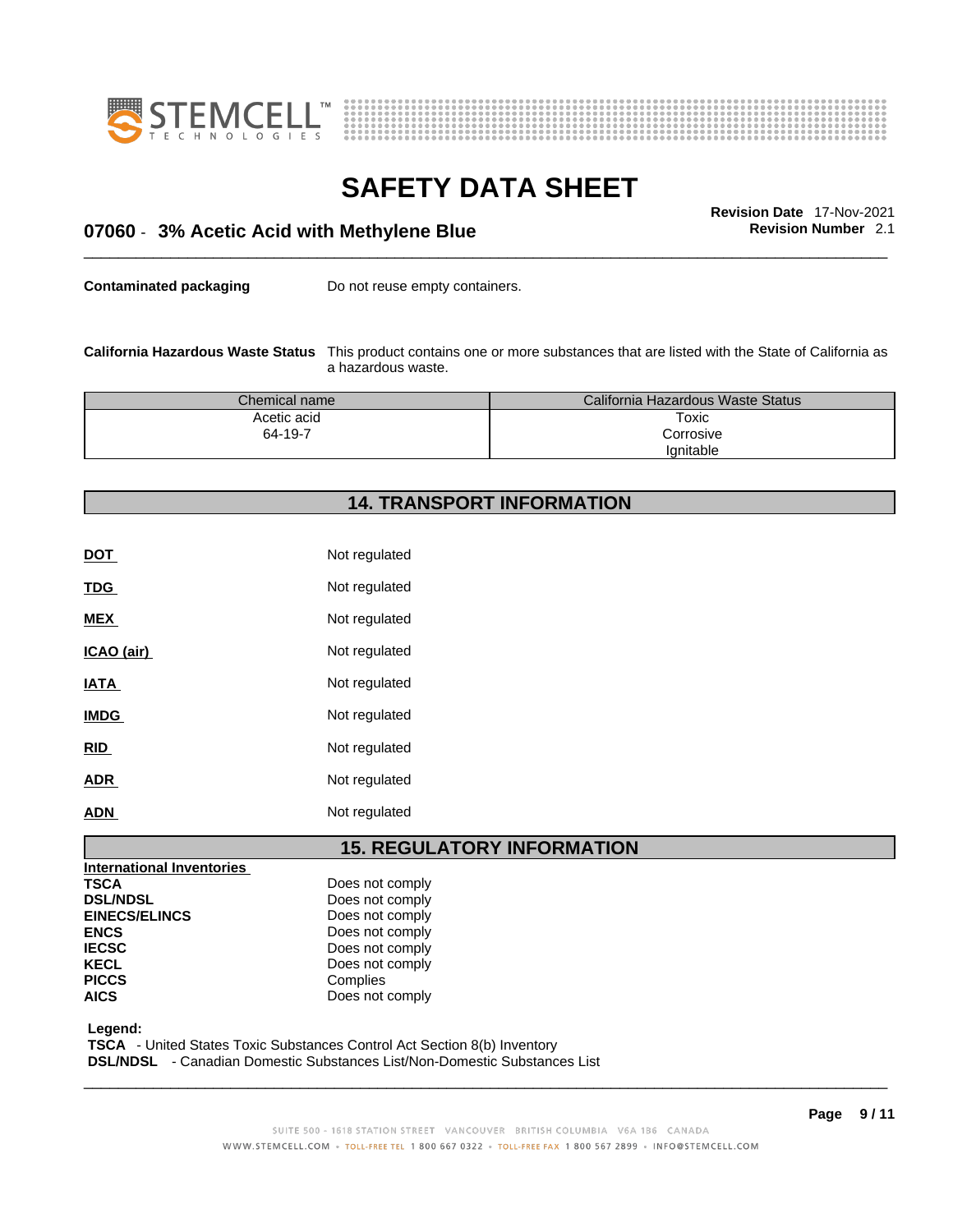



# \_\_\_\_\_\_\_\_\_\_\_\_\_\_\_\_\_\_\_\_\_\_\_\_\_\_\_\_\_\_\_\_\_\_\_\_\_\_\_\_\_\_\_\_\_\_\_\_\_\_\_\_\_\_\_\_\_\_\_\_\_\_\_\_\_\_\_\_\_\_\_\_\_\_\_\_\_\_\_\_\_\_\_\_\_\_\_\_\_\_\_\_\_ **Revision Date** 17-Nov-2021 **07060** - **3% Acetic Acid with Methylene Blue Revision Number** 2.1

 **EINECS/ELINCS** - European Inventory of Existing Chemical Substances/European List of Notified Chemical Substances

 **ENCS** - Japan Existing and New Chemical Substances

 **IECSC** - China Inventory of Existing Chemical Substances

 **KECL** - Korean Existing and Evaluated Chemical Substances

 **PICCS** - Philippines Inventory of Chemicals and Chemical Substances

 **AICS** - Australian Inventory of Chemical Substances

### **US Federal Regulations**

#### **SARA 313**

Section 313 of Title III of the Superfund Amendments and Reauthorization Act of 1986 (SARA). This product does not contain any chemicals which are subject to the reporting requirements of the Act and Title 40 of the Code of Federal Regulations, Part 372.

### **SARA 311/312 Hazard Categories**

| Acute health hazard               | Yes |  |
|-----------------------------------|-----|--|
| <b>Chronic Health Hazard</b>      | N٥  |  |
| Fire hazard                       | N٥  |  |
| Sudden release of pressure hazard | N٥  |  |
| <b>Reactive Hazard</b>            | N٥  |  |

#### **CWA (Clean WaterAct)**

This product contains the following substances which are regulated pollutants pursuant to the Clean Water Act (40 CFR 122.21 and 40 CFR 122.42).

| Chemical name          | <b>CWA - Reportable</b><br>Quantities | CWA - Toxic Pollutants   CWA - Priority Pollutants | CWA - Hazardous<br><b>Substances</b> |
|------------------------|---------------------------------------|----------------------------------------------------|--------------------------------------|
| Acetic acid<br>64-19-7 | 5000 lb                               |                                                    |                                      |

### **CERCLA**

This material, as supplied, contains one or more substances regulated as a hazardous substance under the Comprehensive Environmental Response Compensation and Liability Act (CERCLA) (40 CFR 302).

| <i>Chemical name</i> | Hazardous Substances RQs | Hazardous Substances RQs<br>Extremelv F |
|----------------------|--------------------------|-----------------------------------------|
| Acetic acid          | 5000 lb                  |                                         |
| 64-19-7              |                          |                                         |

### **US State Regulations**

### **California Proposition 65**

This product does not contain any Proposition 65 chemicals.

### **U.S. State Right-to-Know Regulations**

#### **US State Regulations**